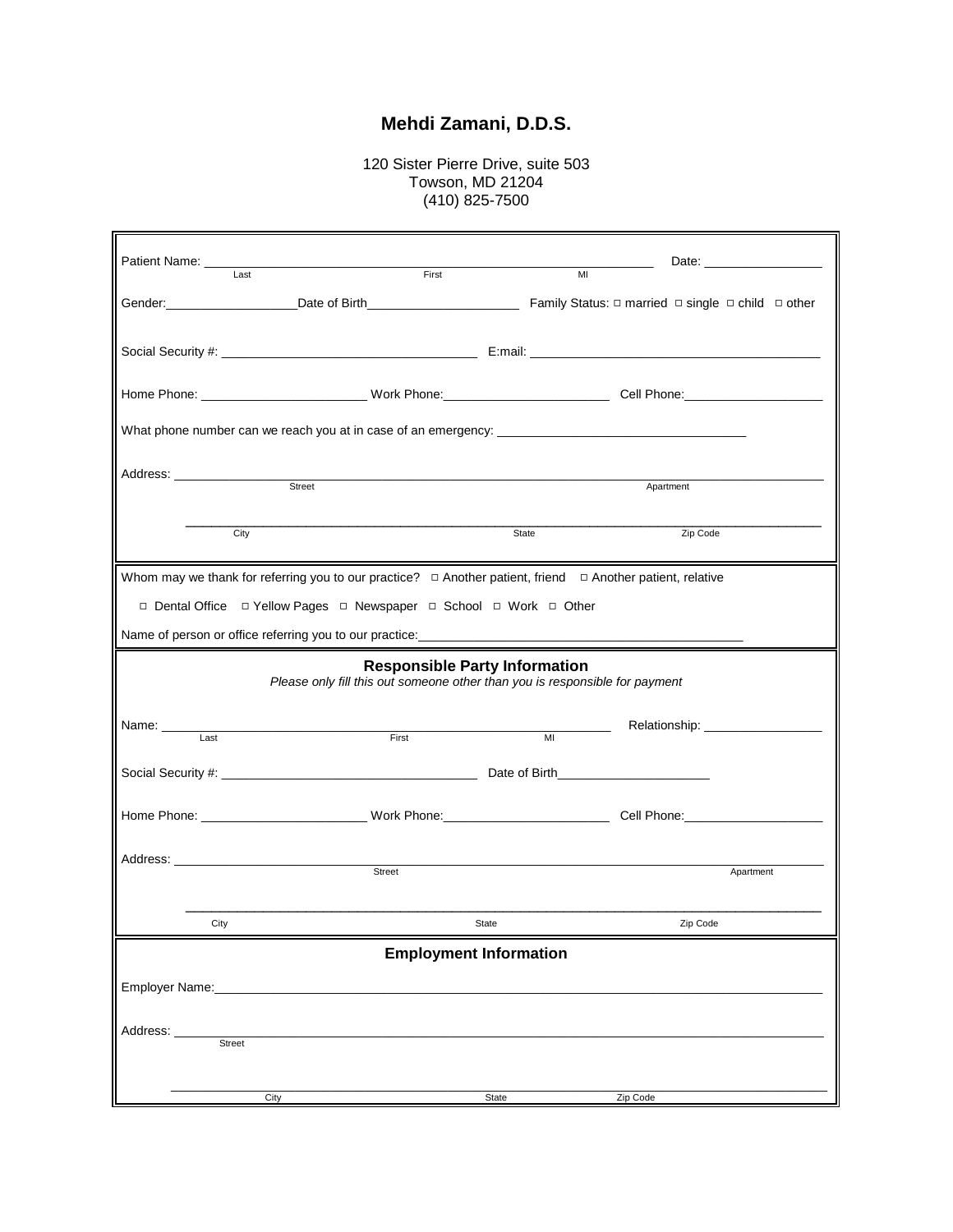## **NOTICE OF PRIVACY PRACTICES**

*This notice describes how medical information about you may be used and disclosed and how you can get access to this information, Please review carefully.*

The Health Insurance & Accountability Act of 1996 (HIPAA) requires all health care records and other individually identifiable health information used or disclosed to us in any form, whether electronically, on paper or orally, be kept confidential. This federal law gives you, the patient, significant new rights to understand and control how your health information is used. HIPAA provides penalties for covered entities that misuse personal health information. As required by HIPAA, we prepared this explanation of how we are required to maintain privacy of your health information and how we may use and disclose your health information.

Without specific written authorization, we are permitted to use and disclose your health care records for purposes of treatment, payment and health care operations.

- Treatment means providing, coordinating, or maintaining health care and related services by one or more health care providers. For example, we may need to share information with another provider or specialist involved in the continuation of your care.
- Payment means such activities as obtaining reimbursement for services, confirming coverage, billing or collection activities and utilization reports. For example, we disclose treatment information when billing a dental plan for dental services.
- Health care operations include the business aspects of running our practice. For example, patient information may be used for training purposes or quality assessment.

Unless you require otherwise, we may use or disclose health information to a family member, friend or other personal representative to the extent necessary to help with your healthcare or with payment from your healthcare plan. In addition, we may use your confidential information to remind you of appointments by sending reminder postcards and/or leaving messages at home and/or at work. Any other uses and disclosures will be made only with your written authorization. You may revoke such authorization in writing and we are required to honor and abide by that written request, except to the extent that we have already taken actions relying on your authorization.

You have certain rights in regards to your protected health information, which you can exercise by presenting a written request to our office listed below:

- The right to request restrictions on certain uses and disclosures of protected health information, including those related to disclosures to family members, other relatives, close personal friends or any person identified by you. We are, however, not required to agree to a requested restriction. If we do agree to a restriction, we must abide by it unless you agree in written to remove it.
- The right to request to receive confidential communications of protected health information from us or by alternative means or at alternative locations
- The right to access, inspect and copy your protected health information
- The right to request an amendment to your protected health information
- The right to receive an accounting of disclosures of protected health information outside of treatment, payment and health care operations.
- The right to obtain a paper copy of this notice upon request.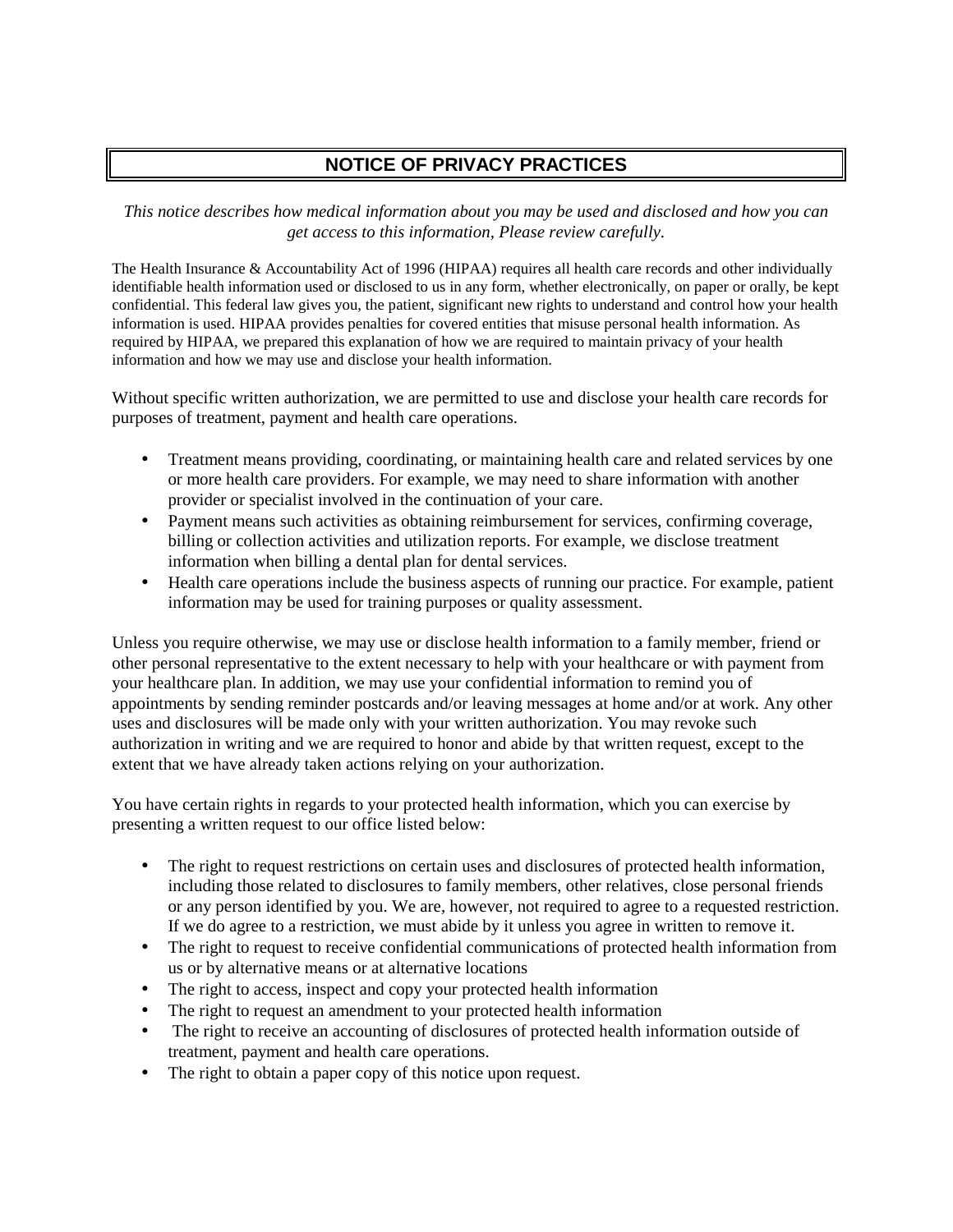We are required by law to maintain the privacy of your protected health information and to provide you with notice of our legal duties and privacy practices with respect to protected health information.

This notice is effective as of August 24, 2007 and we are required to abide by the terms of the Notice of Privacy Practices currently in effect. We reserve the right to change the terms of our Notice of Privacy Practices and make new notice provisions effective for all protected health information that we maintain. Revisions to our Notice of Privacy Practices will be posted on the effective date and you may request a written copy of the revised notice from this office.

You have the right to file a formal written complaint with us at the address listed below, or with the Department of Health and Human Services, Office of Civil Rights, in the event you feel your privacy rights have been violated. We will not retaliate against you for filing a complaint.

\_\_\_\_\_\_\_\_\_\_\_\_\_\_\_\_\_\_\_\_\_\_\_\_\_\_\_\_\_\_\_\_\_\_\_\_\_\_\_\_\_\_\_\_\_\_\_\_\_\_\_\_\_\_\_\_ \_\_\_\_\_\_\_\_\_\_\_\_\_\_\_\_\_\_\_

For more information about our Privacy Practices, please contact:

Advanced Dental Care 120 Sister Pierre Drive suite 503 Towson, MD 21204

For more information or to file a complaint:

The U.S. Department of Health & Human Services Office of Civil Rights 200 Independence Ave, SW Washington, DC 20201 (877) 696-6775

Signature Date **Date of the Contract of Contract Contract of Contract Contract Contract On the Date Only and Contract Only and Contract Only and Contract Only and Contract Only and Contract Only and Contract Only and Contr**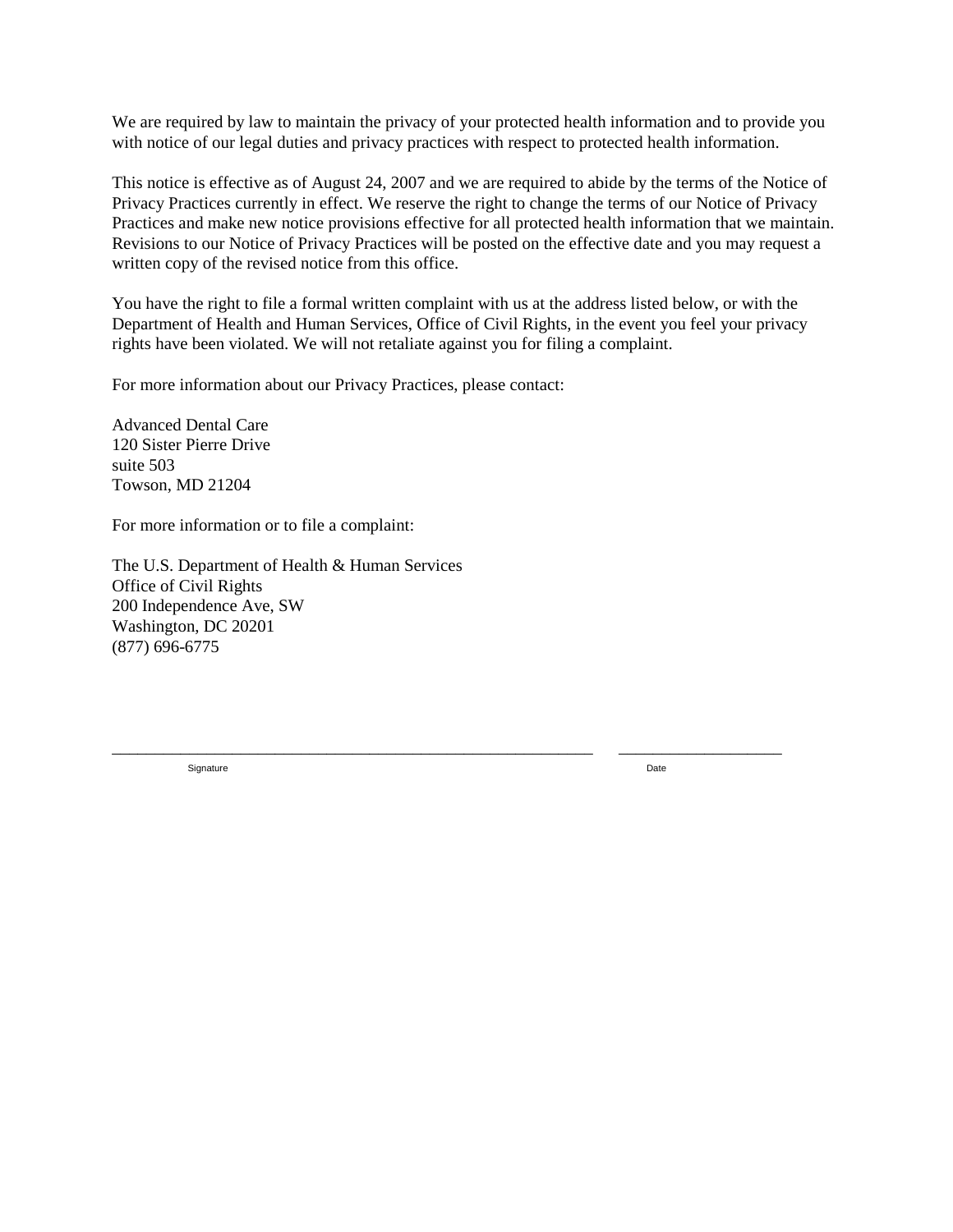|                                                                                                                                                                                                                                                                                                                                                                                                                                                                                                                                                                                                                                                                                                                             | <b>Insurance Information</b>                |      |                                                   |          |
|-----------------------------------------------------------------------------------------------------------------------------------------------------------------------------------------------------------------------------------------------------------------------------------------------------------------------------------------------------------------------------------------------------------------------------------------------------------------------------------------------------------------------------------------------------------------------------------------------------------------------------------------------------------------------------------------------------------------------------|---------------------------------------------|------|---------------------------------------------------|----------|
| $\Box$ No insurance, self pay<br>If so, what method of payment will you be using today?                                                                                                                                                                                                                                                                                                                                                                                                                                                                                                                                                                                                                                     | $\Box$ credit card $\Box$ check $\Box$ cash |      |                                                   |          |
| Name of Insured:<br>Last                                                                                                                                                                                                                                                                                                                                                                                                                                                                                                                                                                                                                                                                                                    |                                             |      | <b>Eirst IS insured a patient?</b> $□$ Yes $□$ No |          |
| Insured's Birth Date: _____________________ ID #:____________________________Group #:_________________________                                                                                                                                                                                                                                                                                                                                                                                                                                                                                                                                                                                                              |                                             |      |                                                   |          |
| Insured's Address: <u>Street</u>                                                                                                                                                                                                                                                                                                                                                                                                                                                                                                                                                                                                                                                                                            |                                             | City | State                                             | Zip Code |
|                                                                                                                                                                                                                                                                                                                                                                                                                                                                                                                                                                                                                                                                                                                             |                                             |      |                                                   |          |
|                                                                                                                                                                                                                                                                                                                                                                                                                                                                                                                                                                                                                                                                                                                             |                                             |      |                                                   |          |
|                                                                                                                                                                                                                                                                                                                                                                                                                                                                                                                                                                                                                                                                                                                             |                                             |      |                                                   |          |
|                                                                                                                                                                                                                                                                                                                                                                                                                                                                                                                                                                                                                                                                                                                             |                                             |      |                                                   |          |
| I hereby consent to the taking of x-rays, photographs and other necessary records before, during and after treatment and to the<br>use of the same by this practice for scientific papers and demonstrations                                                                                                                                                                                                                                                                                                                                                                                                                                                                                                                |                                             |      |                                                   |          |
| I also authorize the release of my insurance company or companies and information including the diagnostic records and<br>diagnostic records and diagnosis of any treatment required to comply with applicable law and facilitate the billing and<br>reimbursement for treatment provided.                                                                                                                                                                                                                                                                                                                                                                                                                                  |                                             |      |                                                   |          |
|                                                                                                                                                                                                                                                                                                                                                                                                                                                                                                                                                                                                                                                                                                                             |                                             |      |                                                   |          |
|                                                                                                                                                                                                                                                                                                                                                                                                                                                                                                                                                                                                                                                                                                                             |                                             |      |                                                   |          |
|                                                                                                                                                                                                                                                                                                                                                                                                                                                                                                                                                                                                                                                                                                                             |                                             |      |                                                   |          |
| signature                                                                                                                                                                                                                                                                                                                                                                                                                                                                                                                                                                                                                                                                                                                   |                                             |      | date                                              |          |
|                                                                                                                                                                                                                                                                                                                                                                                                                                                                                                                                                                                                                                                                                                                             | <b>Consent for Services</b>                 |      |                                                   |          |
| As a condition of your treatment by this office, financial arrangements must be made in advance. The practice depends upon reimbursement from the patients for the<br>costs incurred in their care and financial responsibility on the part of each patient must be determined before treatment.                                                                                                                                                                                                                                                                                                                                                                                                                            |                                             |      |                                                   |          |
| All emergency dental services, or any dental services performed without previous financial arrangements, must be paid for in cash at the time services are performed.                                                                                                                                                                                                                                                                                                                                                                                                                                                                                                                                                       |                                             |      |                                                   |          |
| Patients who carry dental insurance understand that all dental services furnished are charged directly to the patient and that he or she is personally responsible for<br>payment of all dental services. This office will help prepare the patients insurance forms or assist in making collections from insurance companies and will credit any such<br>collections to the patient's account. However, this dental office cannot render services on the assumption that our charges will be paid by an insurance company.                                                                                                                                                                                                 |                                             |      |                                                   |          |
| I authorize the release to my insurance company any information including the diagnostic records and diagnostic of any treatment required to comply with applicable law<br>and facilitate the billing and reimbursement for treatment provided.                                                                                                                                                                                                                                                                                                                                                                                                                                                                             |                                             |      |                                                   |          |
| A service charge of 1½% per month (18% per annum) on the unpaid balance will be charged on all accounts exceeding 60 days, unless previously written financial<br>arrangements are satisfied. Any and all payments made by check that are denied due to non-sufficient funds and all delinquent accounts that are sent to collections will<br>incur a minimum \$25 charge on the patients account and, if left unresolved, can incur a charge up to the original balance. I understand that this office may charge a fee of<br>\$50 for any cancellations of appointment made 24 or less hours prior to treatment or any failures to show for a scheduled appointment.                                                      |                                             |      |                                                   |          |
| I understand that the fee estimate listed for this dental care can only be extended for a period of six months from the date of the patient examination.                                                                                                                                                                                                                                                                                                                                                                                                                                                                                                                                                                    |                                             |      |                                                   |          |
| In consideration for the professional services rendered to me, or at my request, by the Doctor, I agree to pay therefore the reasonable value of said services to said<br>Doctor, or his assignee, at the time said services are rendered, or within five (5) days of billing if credit shall be extended. I further agree that the reasonable value of said<br>services shall be as billed unless objected to, by me, in writing, within the time for payment thereof. I further agree that a waiver of any breach of any time or condition<br>hereunder shall not constitute a waiver of any further term or condition and I further agree to pay all costs and reasonable attorney fees if suit be instituted hereunder. |                                             |      |                                                   |          |
| I grant my permission to you or your assignee, to telephone me at home or at my work to discuss matters related to this form.                                                                                                                                                                                                                                                                                                                                                                                                                                                                                                                                                                                               |                                             |      |                                                   |          |
| I have read the above conditions of treatment and payment and agree to their content.                                                                                                                                                                                                                                                                                                                                                                                                                                                                                                                                                                                                                                       |                                             |      |                                                   |          |
|                                                                                                                                                                                                                                                                                                                                                                                                                                                                                                                                                                                                                                                                                                                             |                                             |      |                                                   |          |
|                                                                                                                                                                                                                                                                                                                                                                                                                                                                                                                                                                                                                                                                                                                             |                                             |      | Date: Relationship to Patient:                    |          |
| Signature of patient, parent or guardian                                                                                                                                                                                                                                                                                                                                                                                                                                                                                                                                                                                                                                                                                    |                                             |      |                                                   |          |